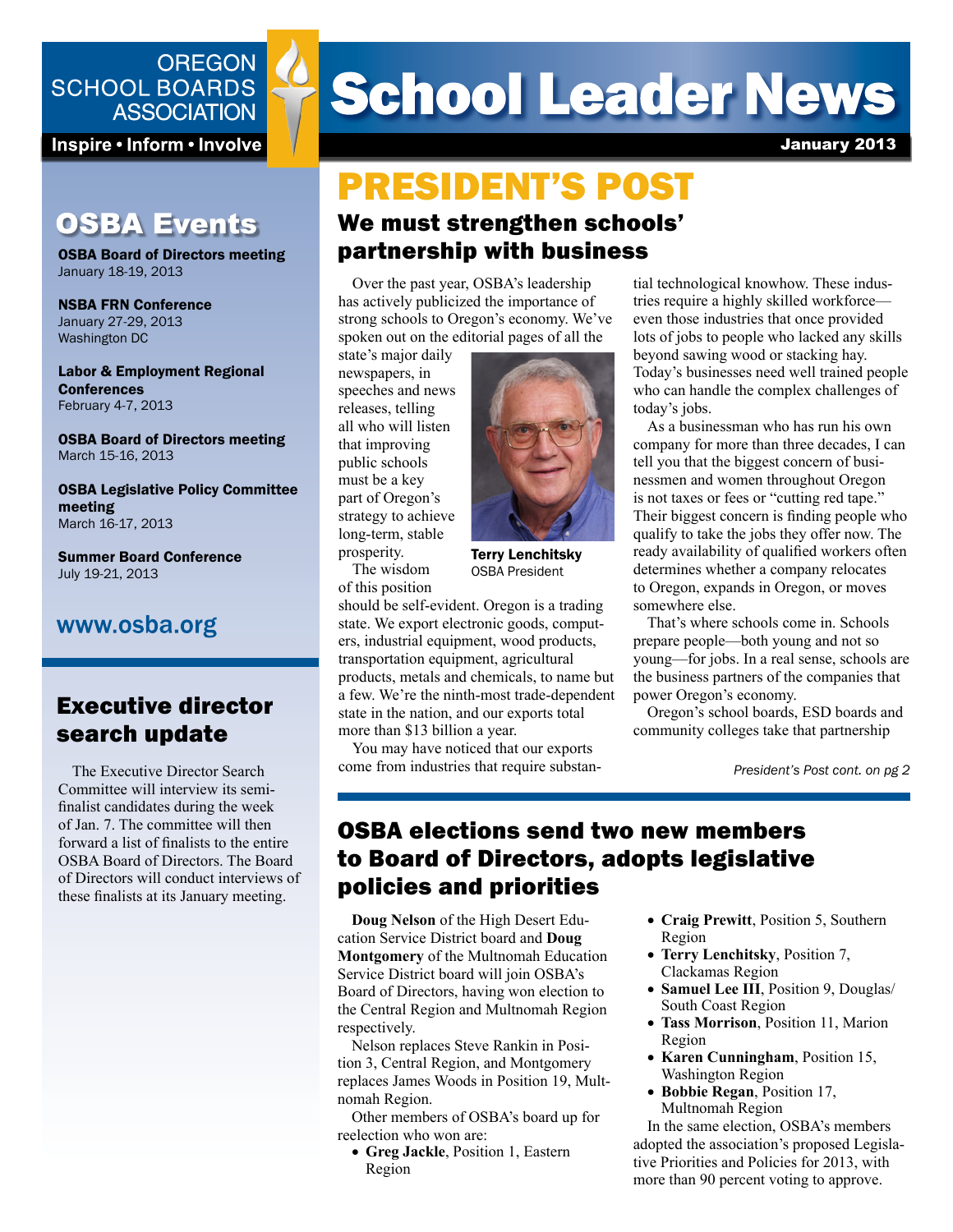# New OSBA Board Member Sherry Duerst-Higgins PROFILE:

The board of directors of the Oregon School Boards Association has a new member, Sherry Duerst-Higgins of Cottage Grove, who represents the association's Lane Region (which includes all the school districts in Lane County).

A seasoned veteran of education leadership, Duerst-Higgins is a former president of OSBA, having served in that office in

2003. She also chairs the school board of the South Lane School District, and has served on that board since 1987. She is the vice chair of the Lane Education Service District board, with 16 years of service on that board.

Duerst-Higgins replaces former OSBA board member Laurie Adams, who left the board earlier this fall.

"I'm excited and honored to return to the board of directors of the Oregon School Boards Association," Duerst-Higgins said. "The association will play a major role in advocating for public schools during the coming legislative session, and I'm eager to be part of that effort."

Over the past year, OSBA has also forcefully advocated strengthening public schools as part of Oregon's strategy for long-term economic recovery, a cause Duerst-Higgins endorses.

"By strengthening our schools, we enable students to achieve their best, and that's my highest priority," she said. "We also strengthen our workforce by helping our students qualify for higher-paying and more fulfilling jobs. That makes Oregon more attractive to investors and makes us more competitive with other states and countries."

Duerst-Higgins also noted that school districts are generally among the biggest employers in their communities. "The investment we make in schools goes directly into our local economies," she added. "It's an investment that sustains good jobs and provides economic stimulus at the local level."

In addition to chairing the local school board, Duerst-Higgins serves on the board of the Cottage Grove Community Foundation and the executive board of the Lane County Council of Government. She is also a member of Rotary Club and the Cottage Grove Hospital Foundation.

#### *President's Post cont. from pg 1*

very seriously. In districts throughout Oregon, high school students can get college credit for high school courses.

In the Portland area, for example, students may participate in an "articulated credit" program at Portland Community College. By the time these students graduate from high school, they will have a start on post-secondary education, saving both time and money as they prepare for entry into the workforce. In addition to earning credits toward degrees in such areas as literature, world languages, science and math, they can earn credits in such diverse applied sciences as automotive service technology, computer applications, construction, welding, early-childhood learning, and many more.

Unfortunately, the state budget for schools hasn't kept up with costs, and

schools have suffered real hardship in keeping alive the programs that speed the process of preparing people for good jobs. Gladstone High School, for example, has forged a tight bond with Clackamas Community College, in part by helping students earn inexpensive community college credits while still in high school. But like other schools throughout Oregon, Gladstone High has trimmed or eliminated some proven programs because of state budget realities.

We must convince the legislature and the governor that investing in the partnership between schools and business must receive a high priority. The health of that partnership will likely determine whether Oregon competes successfully in the world economy of this young century.





# PACE is financially strong, data-driven

At its meeting on Dec. 3, 2012, the PACE (Property and Casualty Coverage for Education) Board of Trustees heard a presentation of the Capital Equity Report by Kevin Wick, an actuary with PricewaterhouseCoopers (PwC).

The report estimated funding needs within a range of scenarios and set forth a process to develop funding for underwriting, reserving, asset and credit, and operational requirements. The report reflects the steps PACE continues to take toward data-driven decision-making as its driving force.

PwC's presentation was the first part of a two-part study, beginning with a "quantification" of where PACE now stands. The second part of the study will include a calculation of how to achieve a desirable level of risk with adequate funding to ensure continued operation.

The financial report by Mike Doherty showed that general liability claims for the 2012-13 policy year were slightly above average, though such claims have slowed over the past several months.

Property claims are above average at this point in the policy year. The total picture shows that overall claims, however, are slightly above the target of 33.9 percent.

The trustees heard many other presentations during the daylong meeting, including an audit presentation, an update on the trust's investments and a loss-control report. The trustees also approved the draft Underwriting Manual.

The overall picture presented to the trustees reveals a sound institution with strong finances and diligent management. PACE continues to dominate a niche that provides affordable and reliable insurance to school districts and ESDs against property losses and liability.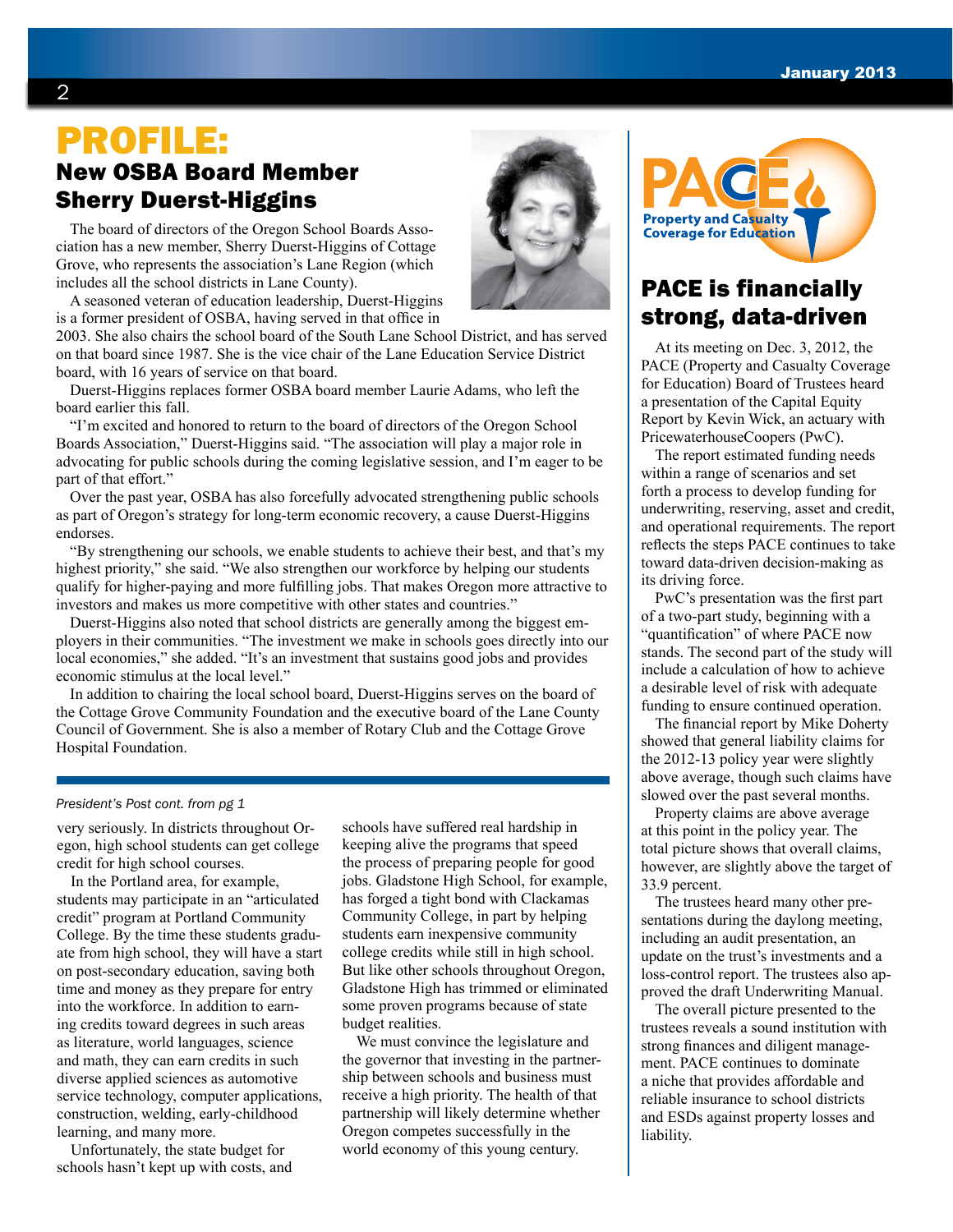# KEEPING YOU IN THE LOOP

### New faces, new challenges, a New Year!

Wo Thousand and Thirteen is<br>
upon us, full of challenge and<br>
promise. The Oregon School<br>
Boards Association is well equipped to wo Thousand and Thirteen is upon us, full of challenge and promise. The Oregon School meet the new year, having formulated an ambitious agenda to pursue with the next legislature. We have laid the

groundwork for a coalition of education advocates to strengthen schools as part of Oregon's strategy for longterm economic growth. And we have taken steps to make our services to members even more effective and valuable.



Betsy Miller-Jones Interim Executive Director

As happens ev-

ery January, new leadership takes the reins of OSBA's Board of Directors. Terry Lenchitsky (Oregon Trail School Board) becomes president of the association, while Kris Howatt (Gresham-Barlow School Board) moves to the office of past president.

As affirmed unanimously by the Board at its September meeting, Lori Theros (Klamath Falls City Schools Board) becomes president-elect, and Dave Krumbein (Pendleton School

Board) becomes vice president. Bobbie Regan (Portland Public Schools Board) becomes secretary-treasurer.

I want to extend a special thankyou to Kris Howatt, who served so energetically and passionately as our president over this past year. Kris inspired us with her commitment to keeping OSBA at the fore of the movement to strengthen Oregon's public schools. She served during a period of profound change in the executive ranks of OSBA, and I am thankful on a personal level for her steady guidance during a challenging year.

I also want to acknowledge the steadfast service of our outgoing past president, David Beeson. Always an eloquent advocate for schools and kids, David gave his wise counsel and sound advice whenever the need arose, and our association is better for it.

We have welcomed some new faces to our Board membership. Doug Nelson of the High Desert Education Service District board and Doug Montgomery of the Multnomah Education Service District board will join OSBA's Board of Directors, having won election to the Central Region and Multnomah Region respectively. Sherry Duerst-Higgins of the South Lane School District and Lane ESD now represents the association's Lane Region.

As the new year gathers steam, and as the legislature occupies the attention of advocates and news reporters, OSBA's staff follows the main imperative that motivates us—providing high-quality services to our members and their districts. Our legislative team has rolled up its sleeves and is ready go, but so have our other teams. Board Development and Executive Search, Policy Services, Communication Services, and Legal, Labor and PACE Services all recognize the importance of their respective services to individual member-districts (and to the association as a whole). As always, our Operational Support and Financial Services folks work faithfully to ensure that our organizational gears continue to turn.

With our array of dedicated professional staff and experienced Board leadership, I look forward to the weeks and months ahead with anticipation and optimism. Though we cannot expect to win every legislative battle, and while we will no doubt encounter bumps in the road ahead, I have great faith in our OSBA team.

Two Thousand and Thirteen will be a year of progress, and Oregon's public school students will be the winners!

Setay Miller- Jos

### Update on PERS reform

As the news media and OSBA have reported, Governor Kitzhaber has proposed to change the cost-of-living adjustments for retirees in the Public Employees Retirement System (PERS), as well as taxation of out-of-state PERS recipients. OSBA considers the governor's proposal to be a positive first step in the long-term cause to lighten the burden of PERS employers' contributions on school districts, ESDs and community colleges.

OSBA will work closely with key

legislators to support the governor's initiative on PERS and to develop additional forward-looking proposals to reform PERS while still ensuring fair, serviceable pensions for teachers, education workers and all other public employees. Our main concern—as we have expressed on many occasions—continues to be the urgent need to invest in the resources schools require to prepare Oregon's children for the realities of life and careers in this global economy.

**Legal research.** OSBA has retained a law firm to conduct in-depth research into the legal issues of the various proposals to reform PERS, and to offer advice and recommendations. Such research is an important aspect of OSBA's initiative to reform the system, since any change to PERS must withstand the test of judicial review. Our staff will report the results of this research to date during the upcoming OSBA Board of Directors' meeting in January.